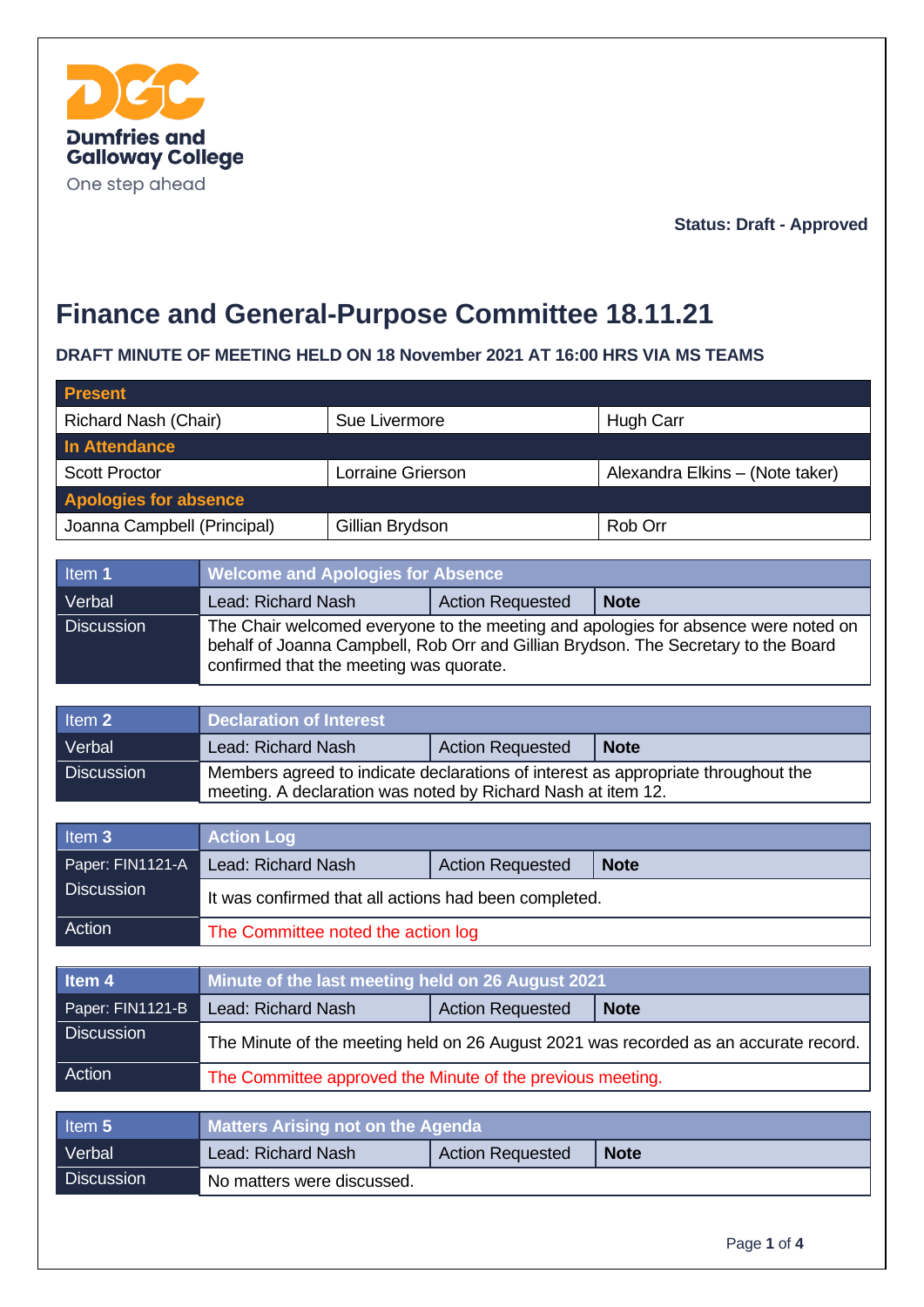## **Finance and General-Purpose Committee**

**MINUTE OF MEETING HELD ON 18 NOVEMBER 2021 AT 16:00hrs REMOTELY VIA MS TEAMS Status: Draft - Approved** 

| Item 6                                | <b>Annual Statutory Accounts</b>                                                                                                                                                                                                                                                                               |                         |                   |  |  |
|---------------------------------------|----------------------------------------------------------------------------------------------------------------------------------------------------------------------------------------------------------------------------------------------------------------------------------------------------------------|-------------------------|-------------------|--|--|
| Paper: N/A                            | Lead: S. Proctor                                                                                                                                                                                                                                                                                               | <b>Action Requested</b> | <b>Discussion</b> |  |  |
| <b>Discussion</b>                     | The VP, Finance and Commercial Services provided a verbal update to members and<br>explained that the external audit report had not been provided in time for the meeting,<br>however, verbal confirmation from the external auditors had suggested that no<br>additional issues were anticipated.<br>$\cdots$ |                         |                   |  |  |
| Decision                              | The External Audit report would be circulated to the Committee members when it<br>became available, and feedback to be provided to the auditors as required.                                                                                                                                                   |                         |                   |  |  |
| Action                                | The External Audit report will be circulated to the Committee. LG/SP                                                                                                                                                                                                                                           |                         |                   |  |  |
| Item <sub>7</sub>                     | <b>Finance Update</b>                                                                                                                                                                                                                                                                                          |                         |                   |  |  |
| Paper: FIN1121-D                      | Lead: S. Proctor                                                                                                                                                                                                                                                                                               | <b>Action Requested</b> | <b>Discussion</b> |  |  |
| <b>Discussion</b>                     |                                                                                                                                                                                                                                                                                                                |                         |                   |  |  |
|                                       | Confidential - Committee members only.                                                                                                                                                                                                                                                                         |                         |                   |  |  |
| Decision                              | A short summary appendix of the management accounts, no greater than 2 pages<br>would be included in future reports. SP                                                                                                                                                                                        |                         |                   |  |  |
| Action                                | Appendix to be added to include the management accounts - SP                                                                                                                                                                                                                                                   |                         |                   |  |  |
|                                       | The Committee noted the report.                                                                                                                                                                                                                                                                                |                         |                   |  |  |
| Item 8                                | <b>Summary Contribution Report</b>                                                                                                                                                                                                                                                                             |                         |                   |  |  |
| Paper: FIN1121-E                      | Lead: S. Proctor                                                                                                                                                                                                                                                                                               | <b>Action Requested</b> | <b>Discussion</b> |  |  |
| <b>Discussion</b>                     | Confidential - Committee members only.                                                                                                                                                                                                                                                                         |                         |                   |  |  |
| Decision                              | A sample report on those departments showing major variances would be provided.                                                                                                                                                                                                                                |                         |                   |  |  |
| Action                                | A sample summary report would be provided as discussed. SP<br>The content of the report was noted.                                                                                                                                                                                                             |                         |                   |  |  |
|                                       |                                                                                                                                                                                                                                                                                                                |                         |                   |  |  |
| Item <sub>9</sub>                     | <b>Overarching Strategy for the Transformation Programme</b>                                                                                                                                                                                                                                                   |                         |                   |  |  |
| Paper: FIN1121-F<br><b>Discussion</b> | Lead: Scott Proctor                                                                                                                                                                                                                                                                                            | <b>Action Requested</b> | <b>Discussion</b> |  |  |
|                                       | The new Business Transformation Digital Services Roadmap had been provided in draft<br>and would be subject to SLT review and approval.                                                                                                                                                                        |                         |                   |  |  |
|                                       | Confidential - Committee members only.                                                                                                                                                                                                                                                                         |                         |                   |  |  |
| Decision/Action                       | The Committee noted the update.                                                                                                                                                                                                                                                                                |                         |                   |  |  |
| Item 10                               | <b>Strategic Risk Register</b>                                                                                                                                                                                                                                                                                 |                         |                   |  |  |
| Paper: FIN1121-G                      | Lead: L. Grierson                                                                                                                                                                                                                                                                                              | <b>Action Requested</b> | <b>Approval</b>   |  |  |
| <b>Discussion</b>                     |                                                                                                                                                                                                                                                                                                                |                         |                   |  |  |
|                                       | Lorraine Grierson reported on the two risks assigned to the Finance Committee.<br>Risk 3 – Failure to Achieve Institutional Sustainability – grading has been<br>➤<br>reduced from 20 to 15 which is still significant, but this reflects the budget<br>forecast.                                              |                         |                   |  |  |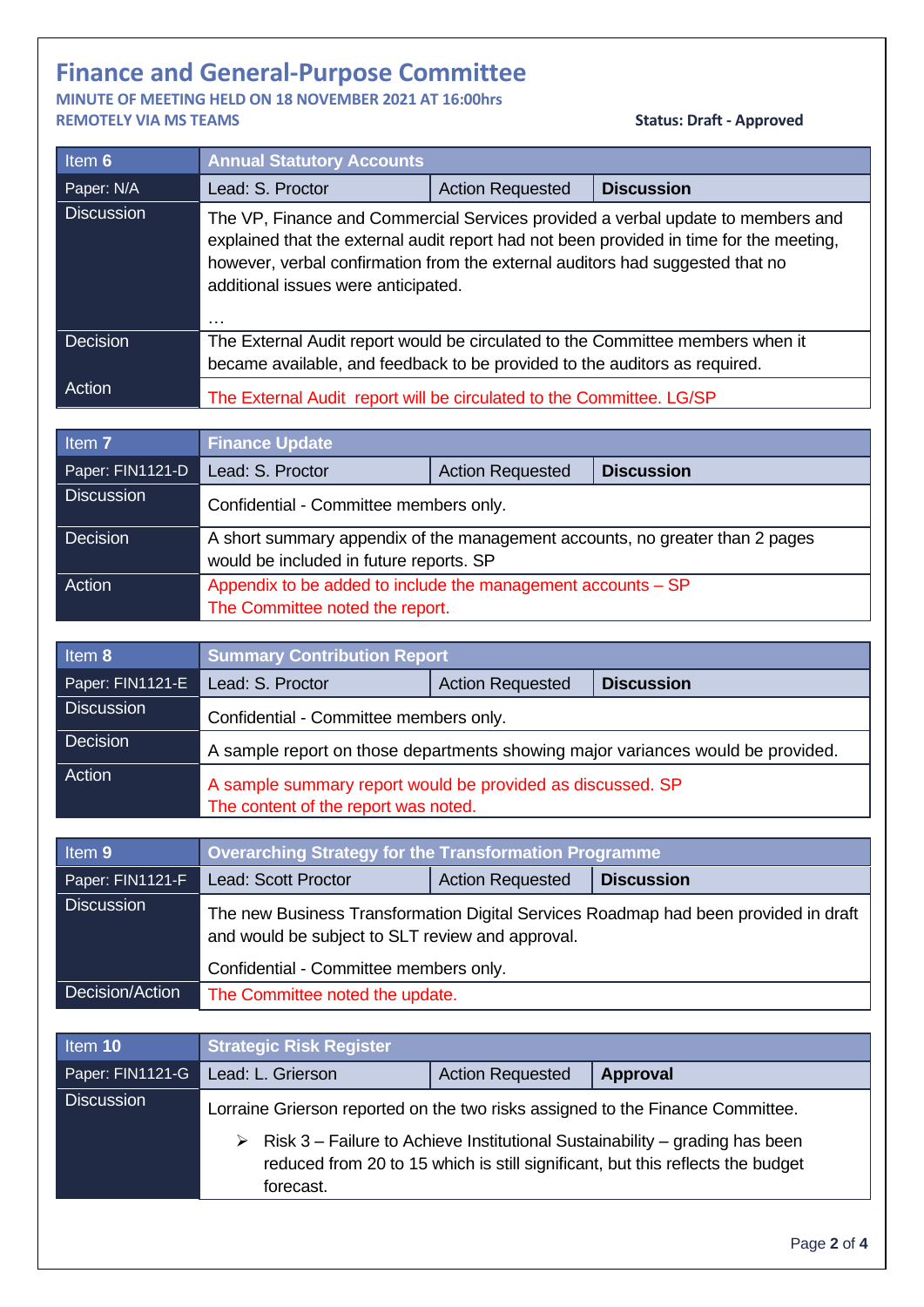## **Finance and General-Purpose Committee**

#### **MINUTE OF MEETING HELD ON 18 NOVEMBER 2021 AT 16:00hrs REMOTELY VIA MS TEAMS Status: Draft - Approved**

|                   | Risk 7 – Failure to achieve industrial relations – there had been no change to<br>↘<br>this grading as a minor risk.                                                                                                                                                                                                                                                                                  |                         |                                                                                                                                                                                                                                                                                                                                                                     |  |  |
|-------------------|-------------------------------------------------------------------------------------------------------------------------------------------------------------------------------------------------------------------------------------------------------------------------------------------------------------------------------------------------------------------------------------------------------|-------------------------|---------------------------------------------------------------------------------------------------------------------------------------------------------------------------------------------------------------------------------------------------------------------------------------------------------------------------------------------------------------------|--|--|
|                   | A discussion on the determination of the risks, their likelihood and the Committee's<br>appetite for risk took place and it was agreed to change the residual risk likelihood from<br>5 to 3 and impact from 3 to 5.                                                                                                                                                                                  |                         |                                                                                                                                                                                                                                                                                                                                                                     |  |  |
|                   | A query was raised in Risk 7 regarding the term 'Prevent training', which was confirmed<br>as anti-terrorism training but further clarity on the item was requested.                                                                                                                                                                                                                                  |                         |                                                                                                                                                                                                                                                                                                                                                                     |  |  |
| Decision          | Further clarification would be provided in relation to the term 'Prevent training'.<br>Residual grading to be amended to 3 and 5                                                                                                                                                                                                                                                                      |                         |                                                                                                                                                                                                                                                                                                                                                                     |  |  |
| Action            | The Committee approved the Risk Register with the changes as discussed.                                                                                                                                                                                                                                                                                                                               |                         |                                                                                                                                                                                                                                                                                                                                                                     |  |  |
|                   |                                                                                                                                                                                                                                                                                                                                                                                                       |                         |                                                                                                                                                                                                                                                                                                                                                                     |  |  |
| Item 11           | <b>Terms of Reference / Agenda cycle</b>                                                                                                                                                                                                                                                                                                                                                              |                         |                                                                                                                                                                                                                                                                                                                                                                     |  |  |
| Paper: FIN1121-H  | Lead: L. Grierson                                                                                                                                                                                                                                                                                                                                                                                     | <b>Action Requested</b> | <b>Approval</b>                                                                                                                                                                                                                                                                                                                                                     |  |  |
| <b>Discussion</b> | The Terms of Reference would be reviewed annually and item 1.3.26 'To receive and<br>review progress reports for Corporate Parenting and Safeguarding' was discussed. It<br>was suggested this was more suitable for the Learning and Teaching Committee and<br>would be presented to the Board of Management for discussion.<br>A change was requested from 'occupational' to read 'organisational'. |                         |                                                                                                                                                                                                                                                                                                                                                                     |  |  |
| Decision          | The item 1.3.26 will be included for discussion with the Board of Management.                                                                                                                                                                                                                                                                                                                         |                         |                                                                                                                                                                                                                                                                                                                                                                     |  |  |
| Action            | LG would amend the wording as detailed.<br>Item Corporate Parenting and Safeguarding would be included for comment at the next<br>Board of Management meeting.                                                                                                                                                                                                                                        |                         |                                                                                                                                                                                                                                                                                                                                                                     |  |  |
|                   |                                                                                                                                                                                                                                                                                                                                                                                                       |                         |                                                                                                                                                                                                                                                                                                                                                                     |  |  |
| Item 12           | <b>Corporate Services Update</b>                                                                                                                                                                                                                                                                                                                                                                      |                         |                                                                                                                                                                                                                                                                                                                                                                     |  |  |
| Verbal            | Lead: S. Proctor                                                                                                                                                                                                                                                                                                                                                                                      | <b>Action Requested</b> | <b>Note</b>                                                                                                                                                                                                                                                                                                                                                         |  |  |
| <b>Discussion</b> | Confidential - Committee members only.                                                                                                                                                                                                                                                                                                                                                                |                         |                                                                                                                                                                                                                                                                                                                                                                     |  |  |
| Action            | The Committee noted the verbal update.                                                                                                                                                                                                                                                                                                                                                                |                         |                                                                                                                                                                                                                                                                                                                                                                     |  |  |
|                   |                                                                                                                                                                                                                                                                                                                                                                                                       |                         |                                                                                                                                                                                                                                                                                                                                                                     |  |  |
|                   |                                                                                                                                                                                                                                                                                                                                                                                                       |                         |                                                                                                                                                                                                                                                                                                                                                                     |  |  |
| Item 13           | <b>Human Resources Update</b>                                                                                                                                                                                                                                                                                                                                                                         |                         |                                                                                                                                                                                                                                                                                                                                                                     |  |  |
| Verbal            | Lead: Alex Killick                                                                                                                                                                                                                                                                                                                                                                                    | <b>Action Requested</b> | <b>Note</b>                                                                                                                                                                                                                                                                                                                                                         |  |  |
|                   | was also stated that increasing pension contribution costs remained a concern.                                                                                                                                                                                                                                                                                                                        |                         | The Committee were informed that work had been ongoing to progress 'Transformation'.<br>Consultation meetings with staff had taken place and implementation was on track for<br>the end of the year. There had been no update regarding National Pay at the time of the<br>meeting. It was confirmed that industrial action had previously impacted the College. It |  |  |
| <b>Discussion</b> | and higher visibility of lateral flow testing would be introduced.                                                                                                                                                                                                                                                                                                                                    |                         | It was reported that COVID outbreaks had been well contained, the Business Continuity<br>Group had met regularly A proportionate response had been adopted by the College                                                                                                                                                                                           |  |  |
|                   | Wellbeing                                                                                                                                                                                                                                                                                                                                                                                             |                         |                                                                                                                                                                                                                                                                                                                                                                     |  |  |
|                   | ➤                                                                                                                                                                                                                                                                                                                                                                                                     |                         | There is a significant improvement in staff absence, with a reported rate of 3%,<br>however, caution was advised as staff absence reportage may have been                                                                                                                                                                                                           |  |  |